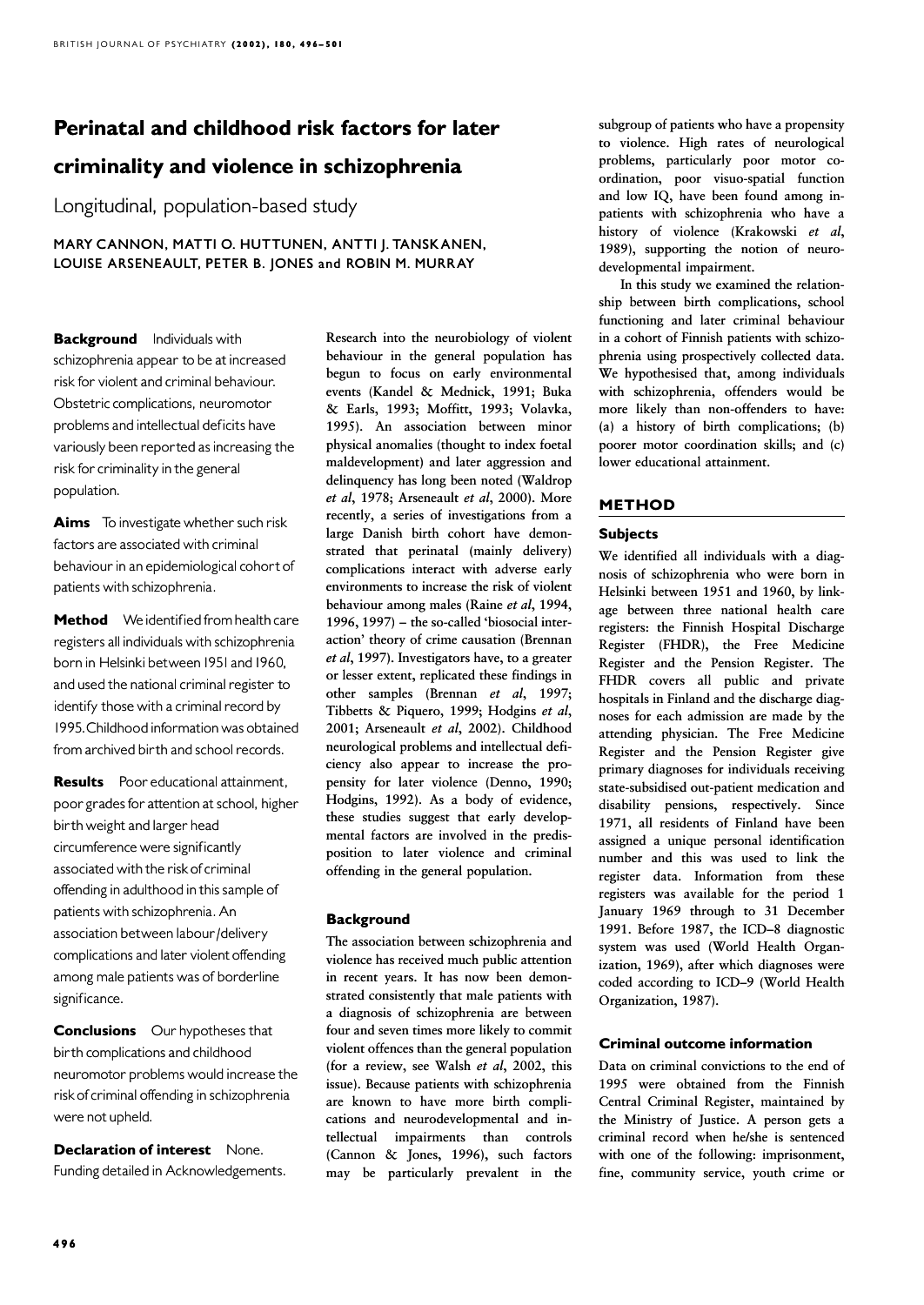diminished responsibility due to a mental disorder. Records are deleted from the register after different time periods, depending on the severity of the penalty. Records are deleted after 5 years following a suspended sentence of imprisonment or vouth crime. Records are deleted after 10 years for sentences of a maximum of 2 years of imprisonment or community service. Records are deleted after 20 years for sentences of more than 2 years of imprisonment or diminished responsibility due to a mental disorder. Crimes with sentences of over 5 years in prison stay on the register and are only deleted after the person dies or reaches 90 years of age. (Information on the Finnish Criminal Register can be found on the Finnishlanguage site http://www.om.fi/148.htm). As in previous studies (Kandel & Mednick, 1991; Raine et al, 1994, 1996, 1997), the category of violent crimes was taken to include homicides, assault, robbery, arson, illegal possession of a weapon, sexual crime and violation of domestic peace. All other crimes, including theft, blackmail, fraud and driving offences, were defined as nonviolent.

## **Obstetric information**

There are three large maternity units in Helsinki that have been established since the 1940s: Naistenklinikka 1 and 2, the maternity departments of the Central University Hospital of Helsinki, and Kätilöopisto, a training hospital for midwives. Detailed birth records have been completed by the midwives using similar standardised forms for all women who have given birth in these units. These birth records are stored in the archives of the Helsinki University Central Hospital and the Helsinki City Archives. The records cover the time from admission to the maternity unit until discharge: the first section of the birth record gives demographic information about the mother and a summary of any complications during the pregnancy: the second section describes the examination of the mother by the midwife on admission; the third section details the course of the delivery; and the last section describes the condition of the infant at birth, including measurements of length, head circumference and birth weight and the infant's neonatal progress.

Birth record data were entered onto a specially designed computer database, following the standardised format of the

records. Three categories of obstetric complications (yes/no coding) were defined for this study: pregnancy complications, labour/delivery complications and neonatal complications. A positive score on the pregnancy complication variable was awarded if the subject had experienced one or more of the following: preeclampsia, eclampsia, diabetes, bleeding, fever, rhesus incompatibility, anaemia. A positive score for labour/delivery complications was awarded if the subject had experienced one or more of the following: breech or foot presentation, forceps delivery, cephalo- pelvic disproportion, Caesarean section, uterine exhaustion, risk of asphyxia, abnormalities of foetal heart rate or rhythm, cord around neck or body, meconium-stained amniotic fluid, cvanosis, resuscitation or incubator required after delivery. A positive score for neonatal complications indicated one or more of the following: convulsions, intraventricular haemorrhage, transfer to special care baby unit, abnormal neurological signs. Other obstetric information such as birth weight, length at birth and head circumference were also extracted from the birth records and were analysed as continuous variables.

## **School record cards**

During the period of this study, more than 95% of children in Finland attended the state elementary school (kansakoulu) system from the age of 7 years (Cannon et al, 1999). Children with learning disabilities  $(1.3-1.9\%)$  or who suffered from emotional or conduct disorder (0.3-0.8%) were catered for within the state system in special classes (Somerkivi, 1977). Children attended the school that was closest to their home. All children in the state system studied the same subjects for the first 4 years of schooling. At the end of Grade 4, when children were aged 11 years, each child was given a ranking score (sijaluku) based on the results of their summer examinations. This score helped to determine whether the child went on to high school (oppikoulu), which gave a more academic education, or remained at the elementary school for a further 4 years. This paper examines only the results from the 4 years when all children studied a common programme. The 'core curriculum' subjects were mathematics, religion, reading, writing, handcrafts, physical education and music. We recorded the results of the summer examinations. Marks given for each subject ranged from 4 (fail) to 10 (excellent). All pupils were given marks for conduct and attentiveness each year, and the number of hours of absence without leave was recorded. Most children scored '10' for conduct but a mark was deducted for transgressing school rules.

## Social class information

Socio-economic group was defined on the basis of paternal occupation recorded on the birth records. Four socio-economic groups were identified on the basis of the City of Helsinki Social Group Classification (Central Statistics Office, 1971), consisting of: (a) professional, managers and higher administrative and clerical staff: (b) lower clerical employees; (c) skilled workers; and (d) unskilled workers. For the purposes of the analysis, these categories were collapsed into two groups: professional/ clerical and skilled/unskilled workers.

## **Statistical analysis**

Two sets of analyses were carried out: the first set used any criminal record as the outcome, and the second used violent crimes only as the outcome. Obstetric complications were grouped into three categories, as defined earlier: pregnancy, labour/delivery and neonatal complications. Odds ratios with 95% confidence intervals were obtained for each category of obstetric complications using logistic regression. All models were adjusted for gender. Interaction terms with social class were created for each category and added to the model. Continuous obstetric variables were analysed using one-way analysis of variance, including gender as a covariate. School results were analysed using logistic regression, with robust standard errors adjusted for clustering within subject. All school subjects were entered together into the regression model, with dummy variables for each year of schooling. All analyses were repeated using males only to facilitate comparisons with previous research and to test specific hypotheses relating to males. Logistic regression was used to examine progression to high school, controlling for gender and social class. One-way analysis of variance was used to compare mean rank in class at age 11 years, controlling for social class and stratified by gender. Statistical analyses were carried out using STATA version 6.0 (StataCorp, 1999). The power of this study was sufficient to detect an odds ratio of about 2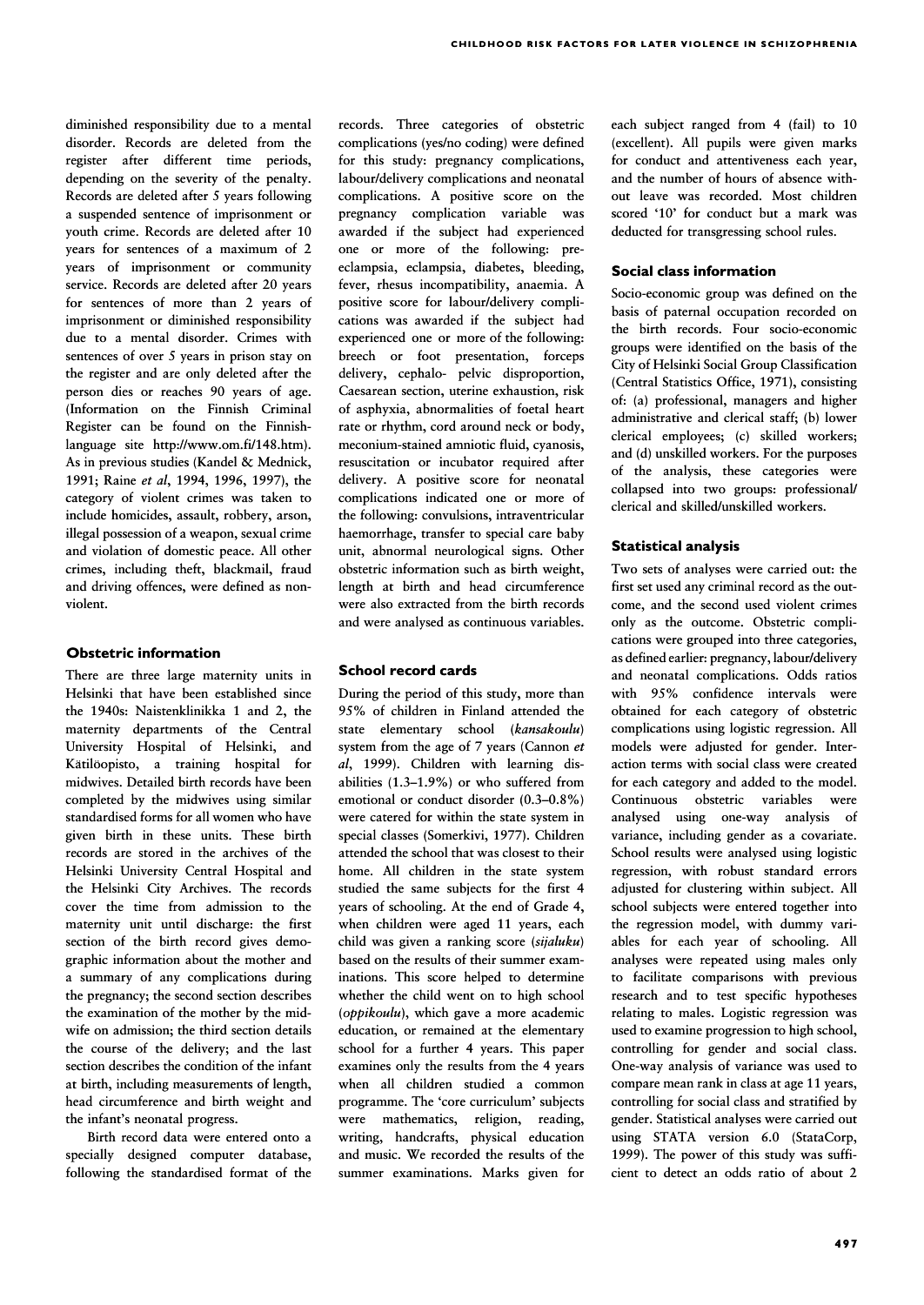for the relationship between birth complications and later criminality, which is the effect size usually found in general population cohorts (Raine et al, 1994, 1997).

## **RESULTS**

From a total birth cohort of 97 600 individuals born in Helsinki between 1951 and 1960 we identified 928 individuals from the registers (1.05%) who had ever been given an ICD-8 or  $-9$  '295' diagnosis: this included individuals with schizophrenia, schizoaffective disorder or schizophreniform disorder. Birth records were traced for  $601$  cases  $(65.7\%$  of the total schizophrenia group) and school records in addition were located for 400 cases (43% of the total schizophrenia group).

Of our total cohort of individuals with schizophrenia, 9.4% (13.4% of the males and 4% of females) had a criminal record by 1995, including 4.3% convicted of violent crimes. There was a significant excess of males among the offenders  $(80.3\% \quad v. \quad 57.2\%; \quad \chi^2=12.2, \quad d.f.=1;$  $P < 0.001$ ) but no significant difference in the social class distribution. There was no difference between the offenders and the

non-offenders on age at first admission with schizophrenia (26.2  $\nu$ . 25.1 years;  $t=-1.5$ , P=0.14). The proportion of cases with criminal records was not significantly different among those cases for whom birth or school records could be found and those for whom they could not be found.

#### **Obstetric complications**

There was no significant relationship between pregnancy or neonatal complications and later criminality or violence (Table 1). We tested the 'biosocial interaction' hypothesis by including interaction terms between categories of obstetric complications and social class in the models, but these were not significant. Mean birth weight and head circumference were higher among offenders than among non-offenders (Table 2). There was a tendency for length at birth to be increased among the offenders, but this was not significant. The findings for head circumference but not birth weight remained significant when males were examined separately. A post hoc subgroup analysis, based on the results from the Raine et al (1994, 1996, 1997) series of studies, found a modest

association between labour/delivery complications and later conviction for a violent offence among males only, but this finding just missed statistical significance (Table 1). There was no significant change in the odds ratio (OR) for this relationship when we adjusted for birth weight  $(OR=2.05;$ 95% CI 0.95-4.4;  $P=0.067$ ), indicating that the association between high birth weight and criminal offending is independent of delivery complications. There were no significant associations between obstetric complications and later criminality or violence when females were examined separately.

#### **School performance**

Offenders were less likely to progress to high school after the first 4 years of elementary schooling than non-offenders (OR (adjusted for gender)=0.49, 95% CI 0.25-0.97;  $P=0.042$ ). Male offenders had lower rank in their class at age 11 years than male non-offenders  $(0.34)(0.05)$  v. 0.53 (0.02),  $t=3.2$ , d.f.=189; P=0.001). When performance in individual subjects was examined, the most consistent differences between offenders and non-offenders

Table I Relationship between obstetric complications and later criminality and violence among patients with schizophrenia for whom birth records were traced<sup>1</sup>

| Obstetric exposure (categorical) |                          | Total sample $(n=636)$ | Males only $(n=363)$     |     |                         |     |                        |      |
|----------------------------------|--------------------------|------------------------|--------------------------|-----|-------------------------|-----|------------------------|------|
|                                  | Any conviction $(n=61)$  |                        | Violent crime $(n=36)$   |     | Any conviction $(n=49)$ |     | Violent crime $(n=32)$ |      |
|                                  | OR <sup>2</sup> (95% CI) | P                      | OR <sup>2</sup> (95% CI) | P   | OR (95% CI)             | P   | OR (95% CI)            | P    |
| Pregnancy complications          | $0.45(0.2 - 1.3)$        | 0.1                    | $0.42(0.1 - 1.7)$        | 0.2 | $0.47(0.14-1.6)$        | 0.2 | $0.49(0.11 - 2.17)$    | 0.3  |
| Labour/delivery complications    | $1.03(0.6 - 1.7)$        | 0.9                    | $1.6$ $(0.8-3.2)$        | 0.2 | $1.3$ $(0.7-2.4)$       | 0.4 | $2.0(0.96-4.4)$        | 0.06 |
| Neonatal complications           | $1.08(0.4 - 2.8)$        | 0.8                    | $(0.3 - 3.7)$<br>LI.     | 0.9 | $0.98(0.3-2.9)$         | 0.9 | $1.16(0.32 - 4.1)$     | 0.8  |

I. The reference groups for these analyses are: individuals with schizophrenia who do not have a criminal record and individuals with schizophrenia who do not have a criminal record for violent crime, respectively.

2. Adjusted for gender.

Table 2 Obstetric complications (continuous variables) and later criminality and violence among patients with schizophrenia for whom birth records are available

| Obstetric exposure<br>(continuous measures) |                             |                                 |                            | Total sample (n=636) | Males only $(n=363)$           |      |                            |      |                                |     |
|---------------------------------------------|-----------------------------|---------------------------------|----------------------------|----------------------|--------------------------------|------|----------------------------|------|--------------------------------|-----|
|                                             | Criminal record<br>$(n=61)$ | No criminal<br>record $(n=575)$ | Any conviction<br>$(n=61)$ |                      | Violent crime only<br>$(n=36)$ |      | Any conviction<br>$(n=49)$ |      | Violent crime only<br>$(n=32)$ |     |
|                                             | Mean (s.e.)                 | Mean (s.e.)                     | $F^2$ (d.f.)               | P                    | $F^2$ (d.f.)                   | P    | F(d.f.)                    | P    | F(d.f.)                        | P   |
| Birth weight                                | 3602.3 (58.9)               | 3436.5(22.1)                    | 3.9(2,605)                 | 0.05                 | 0.86(2,605)                    | 0.35 | 1.9(1,360)                 | 0.2  | 0.11(1,360)                    | 0.7 |
| Length                                      | 50.8(0.21)                  | 50.2 (0.08)                     | 3.1(2,604)                 | 0.08                 | $1.6$ $(2,604)$                | 0.21 | 2.5(1,359)                 | 0.12 | $0.4$ (1,359)                  | 0.5 |
| Head circumference                          | 35.3(0.16)                  | 34.9 (0.06)                     | 4.8(2,488)                 | 0.03                 | 3.04(2,488)                    | 0.18 | 4.6(1,291)                 | 0.03 | $0.9$ (1,291)                  | 0.3 |

I. The reference groups for these analyses are: individuals with schizophrenia who do not have a criminal record and individuals with schizophrenia who do not have a criminal record for violent crime. respectively.

2. Adjusted for gender.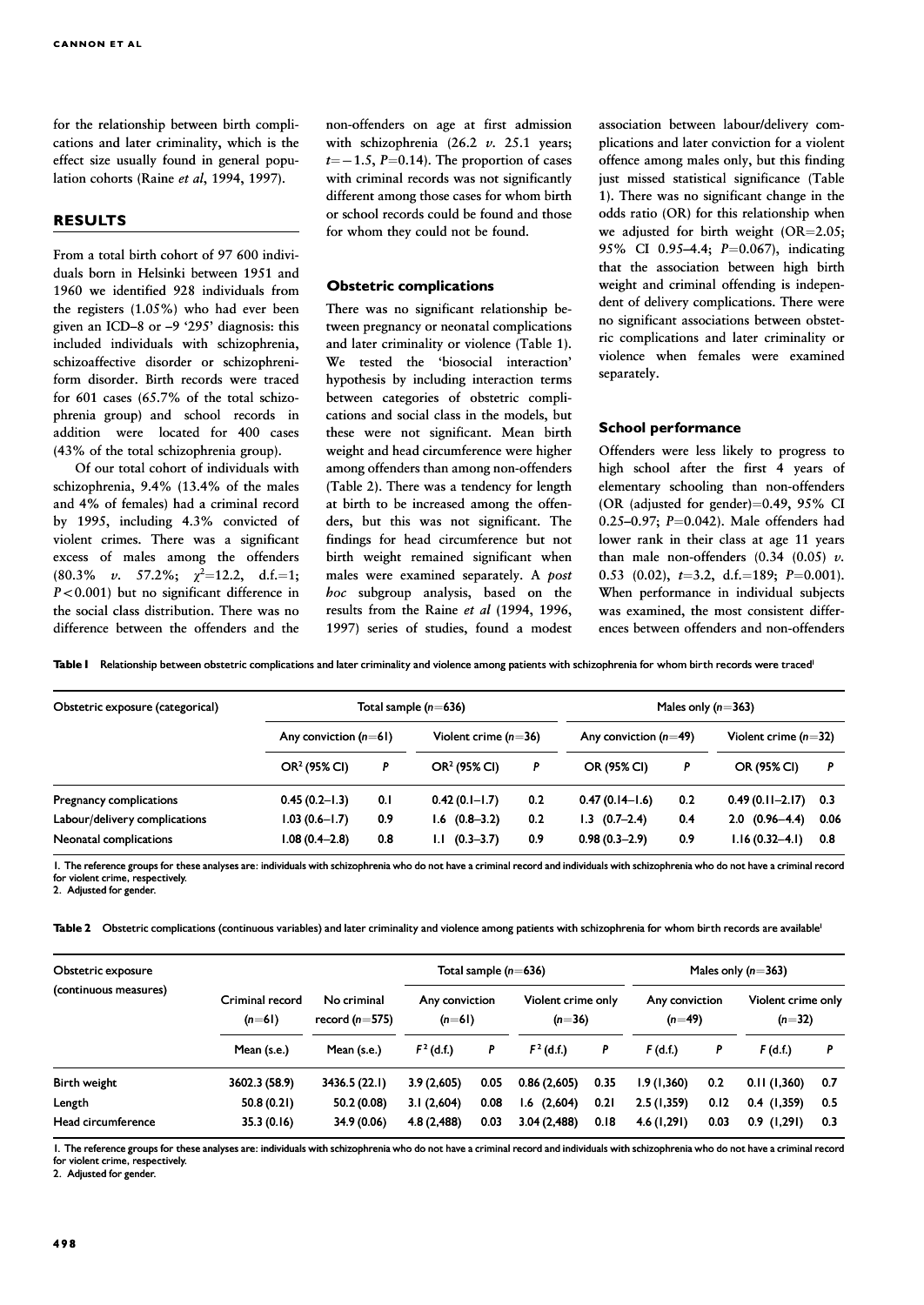Table 3 Relationship between school performance and later criminality and violence among patients with schizophrenia for whom school records were available<sup>1</sup>

| School performance   |                            | Total sample $(n=400)$ | Males only $(n=191)$             |                |                                    |       |                            |      |
|----------------------|----------------------------|------------------------|----------------------------------|----------------|------------------------------------|-------|----------------------------|------|
|                      | Any conviction<br>$(n=44)$ |                        | <b>Violent crime</b><br>$(n=26)$ |                | Any conviction<br>$(n=36)$         |       | Violent crime<br>$(n=23)$  |      |
|                      | OR <sup>2,3</sup> (95% CI) | P <sup>2</sup>         | OR <sup>2,3</sup> (95% CI)       | P <sup>2</sup> | OR <sup>2,3</sup> (95% CI)         | P     | OR <sup>2,3</sup> (95% CI) | P    |
| <b>Attentiveness</b> | $0.62(0.5-0.8)$            | 0.001                  | $0.7(0.5-0.9)$                   | 0.03           | $0.6$ $(0.5-0.8)$                  | 0.002 | $0.7(0.5-1.0)$             | 0.05 |
| Reading              | $1.3$ $(0.9-1.8)$          | 0.13                   | $0.9(0.6 - 1.4)$                 | 0.8            | $1.4(0.96 - 1.9)$                  | 0.08  | $1.1(0.7-1.6)$             | 0.7  |
| Writing              | $0.8$ $(0.6-1.1)$          | 0.16                   | $0.8(0.6 - 1.2)$                 | 0.4            | $0.7$ $(0.5 - 1.04)$               | 0.09  | $0.8(0.6 - 1.3)$           | 0.4  |
| <b>Mathematics</b>   | $0.9$ $(0.7-1.2)$          | 0.7                    | $1.0(0.8-1.4)$                   | 0.7            | $0.9$ $(0.7-1.2)$                  | 0.5   | $1.0(0.8-1.4)$             | 0.8  |
| Religion             | $(0.6 - 1.3)$<br>0.9       | 0.6                    | $0.8(0.5-1.3)$                   | 0.4            | $0.9$ $(0.6-1.4)$                  | 0.7   | $0.8(0.5-1.3)$             | 0.4  |
| <b>Music</b>         | $1.0$ $(0.8-1.3)$          | 0.8                    | $1.1(0.8-1.5)$                   | 0.4            | $0.9$ $(0.7-1.3)$                  | 0.9   | $0.9(0.7-1.3)$             | 0.9  |
| <b>Handcrafts</b>    | $1.4$ $(l.l - 1.7)$        | 0.004                  | $1.4(1.1-1.7)$                   | 0.01           | $1.4$ $(1.1-1.8)$                  | 0.01  | $1.4(1.0-1.8)$             | 0.03 |
| Sport                | $1.1(0.8-1.6)$             | 0.5                    | $1.1(0.7-1.7)$                   | 0.6            | $(0.6 - 1.3)$<br>0.9               | 0.6   | $0.9(0.6 - 1.4)$           | 0.7  |
| <b>Absences</b>      | $(0.9 - 1.01)$<br>1.0      | 0.6                    | $1.0(0.9 - 1.1)$                 | 0.2            | $(0.9 - 1.01)$<br>0.9 <sub>1</sub> | 0.9   | $1.0(0.9 - 1.01)$          | 0.4  |

I. The reference groups for these analyses are: individuals with schizophrenia who do not have a criminal record and individuals with schizophrenia who do not have a criminal record for violent crime, respectively

2. Adjusted for gender.

3. The odds ratios can be interpreted as risk of criminality or violent crime per unit increase in grade for each item of school performance.

were on grades for attentiveness and handcrafts (Table 3). The offenders had significantly lower teacher ratings for attentiveness than non-offenders, and the odds of later having a criminal record decreased by about 30% for each increase in the grade for attentiveness. These differences persisted when violent crimes only were examined separately and when male subjects were analysed separately. There was no significant change in the odds ratio for the relationship between attentional problems and later offending (OR=0.67, 95% CI 0.5-0.9;  $P=0.01$ ) when delivery complications, birth weight, length and head circumference were entered into the regression model, indicating that the lower score for attentiveness among the offenders is not due to obstetric factors. In contrast, the offenders scored higher than the nonoffenders on handcrafts and the odds of later having a criminal record increased by 40% for each unit increase in the grade for handcrafts. There were no significant differences between the groups for scores in academic subjects, religion or music or number of days absent from school without permission. There was no significant difference between the offenders and the nonoffenders for teacher ratings of conduct. None of the offenders and less than 1% of the non-offenders had ever been deducted marks for conduct (i.e. score of  $\langle 10 \rangle$ ).

#### **DISCUSSION**

## **Methodological issues**

The advantages of this study are the availability of prospectively recorded childhood information, independently ascertained criminal outcome data and a large population-based sample of patients with schizophrenia, including both male and female subjects. There are also some limitations. First, we have relied on register diagnoses of schizophrenia but these registers have been shown to have excellent specificity for schizophrenia and detect more than 90% of psychotic patients (Isohanni et al, 1997). Second, the criminal register is cleared of records after varying periods of time following different sentences, which means that some cases will have been misclassified as having no criminal record when in fact they may have had one in the past. This misclassification would act to reduce our chances of finding significant effects rather than leading to false-positive findings. In that sense, our study could be conceptualised as examining risk factors for 'serious' crime rather than offending in general. Third, although those given a sentence of diminished responsibility due to mental disorder are included in the criminal register, we do not know what proportion of offenders known to have a history of psychotic illness might be

'diverted' to in-patient treatment without appearing in court. Records of court convictions may, therefore, underestimate actual offending behaviour in our sample or may represent selectively a subgroup of offenders with mental illness. Fourth, there is a considerable amount of missing data for childhood records, but the proportion of individuals with a criminal record was not significantly different among those cases for whom birth or school records were traced or not traced, indicating that the 'missingness' of childhood records was independent of later criminal outcome. Finally, the lack of criminal and childhood data on a normal control group means that we cannot test whether the associations found in this study are relevant to criminal offending in general or are specific to schizophrenia. However, we have quoted extensively from research by other investigators who have found such early risk factors for criminality in general population birth cohorts.

## **Rates of criminal offending**

In this cohort of individuals with schizophrenia, over 13% of males and 4% of females had a criminal record by 1995 when aged between 35 and 44 years. These rates correspond well with results by Brennan et al (2000), who found that 11.3% of males with schizophrenia and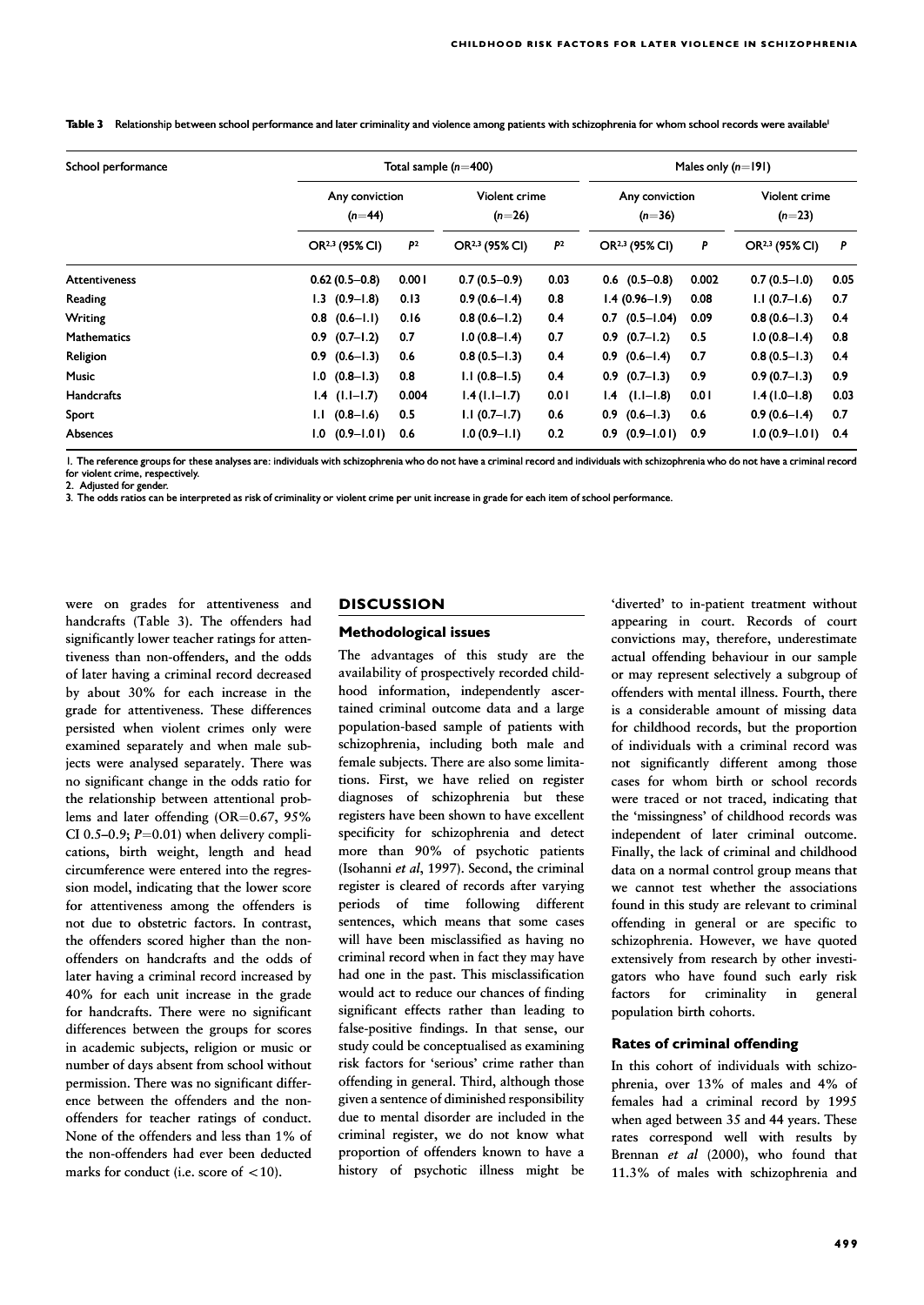2.8% of females with schizophrenia from a Danish birth cohort ranging between 44 and 47 years in age had a criminal record by 1991. Tiihonen et al (1997) found that 20.6% of male patients with schizophrenia in the North Finland 1966 birth cohort had a criminal record by 25 years of age. The lower rate of criminal offending in our sample may be due to the older age of our sample and the fact that some criminal records for less serious offences may have already been deleted from the register.

# **Birth complications** and later offending

We did not prove our first hypothesis that a history of obstetric complications increased the risk for later criminal conviction in schizophrenia - nor did we find a 'biosocial' interaction between obstetric complications and low social class. However, Finland in the 1950s was a rather egalitarian society, and social class based on occupation did not necessarily correlate with social deprivation or neglect. No direct measure of maternal rejection as used by other researchers (Raine et al, 1994, 1997: Hodgins et al. 2001) was available in this sample.

Previous work (Tibbetts & Piquero, 1999) has found a relationship between low birth weight and later criminality in the general population. In contrast, we found that, among this sample of individuals with schizophrenia, offenders had significantly higher birth weight and a larger head circumference than nonoffenders. We did not have information on maternal smoking during pregnancy, which has been linked to adult violent crime (Brennan et al, 1999; Räsänen et al, 1999), but if such a link had been present in our sample we would have expected lower birth weights among the offenders. We can speculate that higher birth weight predicts larger physique later in life. Raine et al (1998) found that large body size at age 3 years is related to aggression at age 11 years.

Although the association between labour/delivery complications and an increased risk of violent crime among males was not statistically significant, this subgroup analysis did not have sufficient power to discount such a relationship or to test for a biosocial interaction effect. But, in any case, labour/delivery complications only accounted for about 1% of the variance in violent offending in our sample and are thus not a major risk factor for violence in schizophrenia.

## **Motor coordination** and later offending

Contrary to our second hypothesis, we failed to find any association between later offending and childhood neuromotor problems as indexed by school performance in sports and handcrafts. In fact, those cases with a criminal conviction actually performed better at handcrafts in school than cases without a conviction. This negative finding is unexpected, because a previous study on this sample found that poor performance in sports and handcrafts was the most significant predictor of later schizophrenia related to school performance (Cannon et al, 1999).

# **Educational attainment** and later offending

Individuals with schizophrenia who were later convicted of a criminal offence had a lower rank in their class at age 11 years and were less likely to progress to the academic high school than those without a criminal conviction. This accords with other work showing a history of poor educational attainment and learning difficulties among patients with schizophrenia who have a history of offending (Schanda et al, 1992; Heads & Taylor, 1997). Offenders had significantly lower ratings for attentiveness than non-offenders throughout their school career. What is the possible mechanism for this effect? Neuropsychological studies of antisocial offenders show attentional problems (Henry & Moffitt, 1997) and children with attention-deficit hyperactivity disorder have higher rates of delinquency and adult criminal convictions (Farrington et al, 1996). Therefore we may, in fact, be detecting comorbid antisocial personality disorder or childhood attention-deficit hyperactivity disorder. Arguing against this, however, is the fact that none of the offenders had been noted as having major conduct problems at school. It is also possible that poor attentiveness persists into adulthood and this group is merely less good at being criminal (i.e. more easily detected by the police) than the attentive group.

Although two out of three of our initial hypotheses were not upheld, our findings lead to further hypotheses regarding, for instance, the possible links between poor attentiveness or higher birth weight and later offending in schizophrenia. The literature in this area should continue to move beyond what is well-established - that there is a link between crime and schizophrenia – and towards the more interesting question of what mechanism or mechanisms account for this association.

## **ACKNOWLEDGEMENTS**

This research was supported by a research grant from the Theodore and Vada Stanley Foundation. M.C. was supported by an Advanced Research Training Fellowship from the Wellcome Trust (UK) and L.A. was supported by fellowships from the Social Sciences and Humanities Research Council of Canada and the US National Consortium on Violence Research. We wish to acknowledge the following individuals for their contribution to this project: Professor Jouko Lönnqvist, Tiia Pirkola, Pirjo Käki, Pekka Hahle and the staff of the Helsinki City Archives

### **REFERENCES**

Arseneault, L., Tremblay, R. E., Boulerice, B., et al (2000) Minor physical anomalies and family adversity as risk factors for violent delinquency in adolescence. American Journal of Psychiatry, 157, 917-923.

**...**, et al (2002) Obstetric complications and adolescent violent behaviours: testing two developmental pathways. Child Development, 73, 496-508

Brennan, P., Mednick, S. & Raine, A. (1997) Biosocial interactions and violence: a focus on perinatal factors. In Biosocial Bases of Violence (eds A. Raine, P. Brennan, D. Farringdon, et al), pp. 163-174. New York: Plenum Press.

, Grekin, E. R. & Mednick, S. A. (1999) Maternal smoking during pregnancy and adult male criminal outcomes. Archives of General Psychiatry, 56, 215-219.

, Mednick, S. A. & Hodgins, S. (2000) Major mental disorders and criminal violence in a Danish birth cohort. Archives of General Psychiatry, 57, 494-500.

Buka, S. & Earls, F. (1993) Early determinants of delinquency and violence. Health Affairs, 12, 46-64.

Cannon, M. & Jones, P. (1996) Schizophrenia: neuroepidemiology review series. Journal of Neurology, Neuropsychiatry and Neurosurgery, 61, 604-613.

., Jones, P., Huttunen, M. O., et al (1999) School performance in Finnish children and later development of schizophrenia: a population-based longitudinal study. Archives of General Psychiatry, 56, 457-463.

**Central Statistics Office (1971)** Alphabetical Coding Manual for Social Class Based on Occupations: Population Census 1970 Helsinki: Central Statistics Office

Denno, D.W. (1990) Biology and Violence: from Birth to Adulthood. New York: Cambridge University Press.

Farrington, D. P., Loeber, R. & Van Kammen, W. B. (1996) Long term criminal outcomes of hyperactivityimpulsivity-attention deficit and conduct disorder in childhood. In Straight and Devious Pathways from Childhood to Adulthood (eds L. Robins & M. Rutter), pp. 62-81. Cambridge: Cambridge University Press.

Heads, T. & Taylor, P. J. (1997) Childhood experiences of patients with schizophrenia and a history of violence: